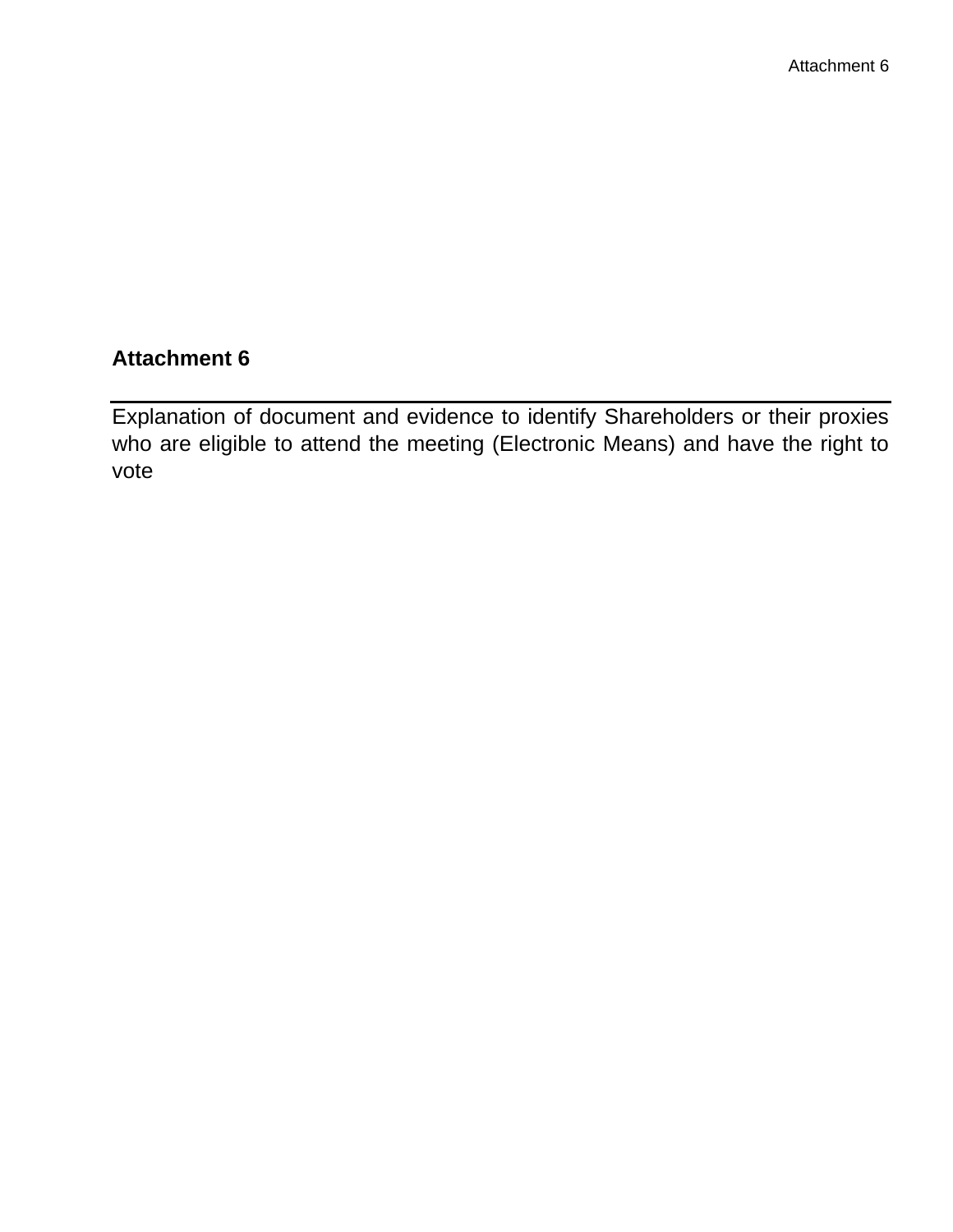Explanation of document and evidence to identify Shareholders or their proxies who are eligible to attend the meeting (Electronic Means) and have the right to vote

The Company shall convene the 2022 Annual General Meeting of Shareholders which will be held on Thursday 26, May 2022 at 14.00 hrs. by Electronic Means in accordance with the laws relating to the meeting via Electronic Means. For the registration to proceed please refer to attachment 10 (Guidelines for attending the Annual General Meeting of Shareholders by Electronic Means).

The Company considers to impose procedures on review of documents and evidence identifying Shareholders and proxies eligible to register, attend and vote at the Meeting as follows:

# 1. Proxy Form

The Department of Business Development, the Ministry of Commerce issued an announcement Re: Prescription of a Proxy Form (No. 5) B.E. 2550; the Company, therefore, has prepared 2 proxy forms as shown in the Attachment 7 & 8 for Shareholders who cannot attend the Meeting and a proxy may be appointed to the other person or Independent Director. The proxy forms are as follows:

- i) Proxy Form B (Specific Voting Appointment)
- ii) Proxy Form C (Only foreign Shareholders as registered in the registration book who have custodian in Thailand)

In the event Shareholder wishes more Proxy Forms, please download from the Company Website : https://www.ingress.co.th/en/investor-relations/shareholders-information/shareholder-meeting

2. Proxy

Shareholders who are unable to attend the Meeting (Electronic Means) may appoint a person as your Proxy according to the following procedures :

- i) Complete only one of above Proxy Forms as follows :
	- General Shareholder shall use Form B.
	- Shareholders listed in the share register book as Foreign Investors (who appointed the Custodian in Thailand to supervise their shares) shall use Forms C only.
- ii) Authorize a person as you wish or an Independent Director as shown in Attachment 6 to attend and vote at the Meeting (Electronic Means) on your behalf by specifying the name details of a person to be your Proxy.
- iii) Affix the 20 Baht of stamp duty with specifying the date of Proxy Form across such stamp duty. For your convenience, the Company will facilitate in affixing the stamp duty.

Except for the Custodian appointed by the Foreign Investor in accordance with Proxy Form C, allocation of shares to several Proxies to vote in the Meeting is not allowed. The Shareholder has to authorize the Proxy to cast the votes only for all the shares held by it. Authorization of vote less than the total number of holding shares is not allowed.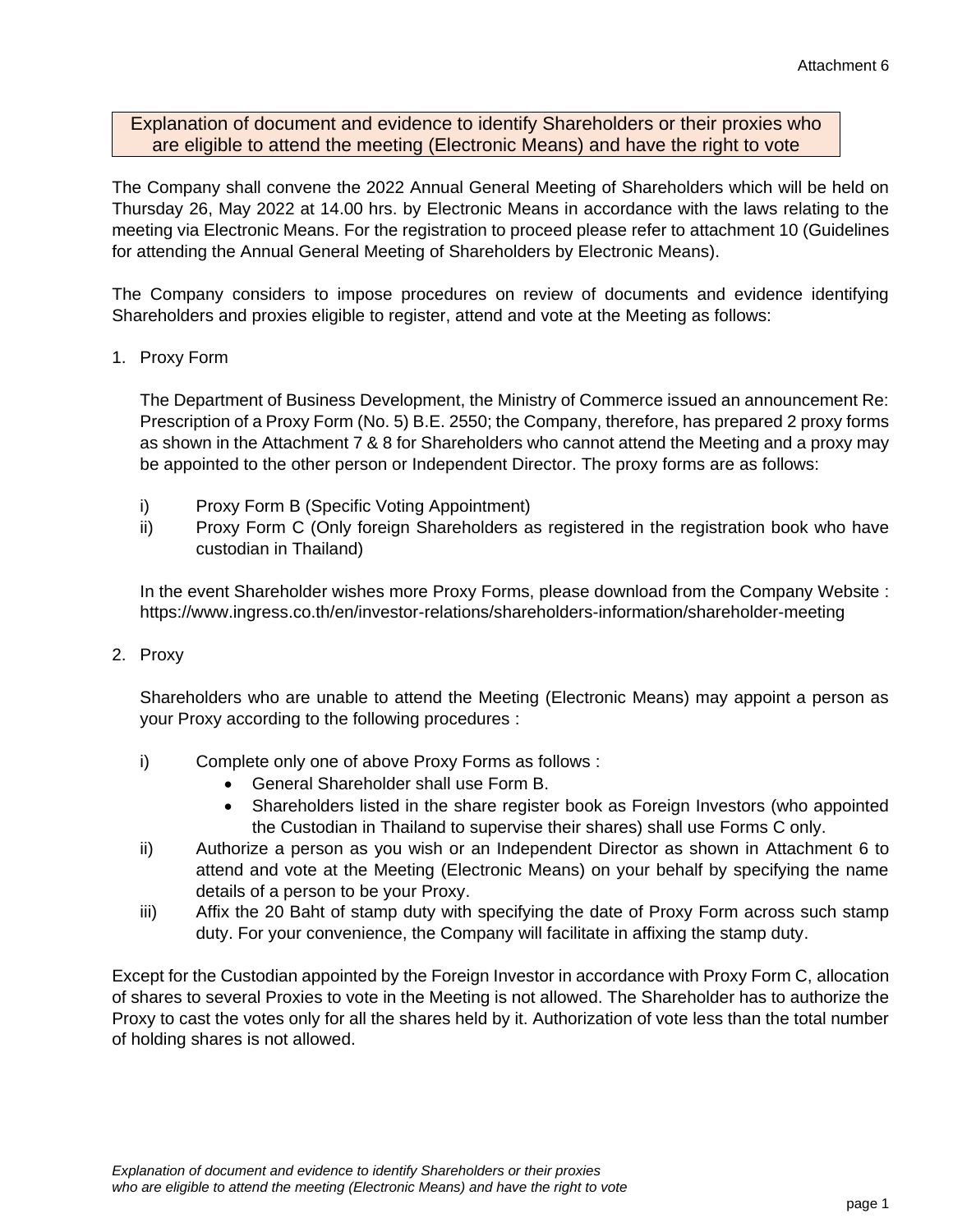3. Documents to be produced prior to the Meeting Person (Electronic Means)

# *Natural Person*

- 1. Personal attendance: identification document issued by a government such as ID or Civil Servant Card or Driving License that has not expired supported by any documents in case of change of name-surname.
- 2. Proxy:
	- i) Proxy Form B duly filled in and signed by Shareholder and proxy;
	- ii) Copy of Shareholder's identification document issued by a government certified by **Shareholder**
	- iii) Copy of Proxy's identification document issued by a government certified by proxy.

# *Juristic Person*

- 1. Personal attendance by Director:
	- Any Proxy Form B duly filled in and signed by Shareholder and proxy;
	- Copy of a company certificate duly certified by authorized Director(s) containing particular's that Director(s)attending the Meeting is(are) duly authorized and affixed the company's seal (if any);
	- Copy of such Director's identification document issued by a government certified by such Director.

# 2. Proxy:

- Any Proxy Form B duly filled in and signed by authorized Director(s) of Shareholder and proxy;
- Copy of a company certificate duly certified by authorized Director(s) containing particulars that Director(s) attending the Meeting is(are) duly authorized and affixed the company's seal (if any);
- Copy of authorized Director's identification document issued by a government certified by such authorized Director;
- Copy of Proxy's identification document issued by a government certified by proxy.
- 3. Custodian appointed as depositary by foreign investors
	- 3.1 Documents as under juristic person 1 and 2 shall be prepared by using Proxy Form C only;
	- 3.2 In the event custodian has been authorized to sign on proxy, the following documents shall be produced:
		- A power of attorney appointing such custodian to sign on proxy;
		- A confirmation letter that signatory has been licensed to engage in custodian business. If an original document is not made in Thai, please attach the Thai translation duly certified by Director(s) of such juristic person.
- 4. Registration (Electronic Means)

It is advisable that the shareholders who are attending the e-AGM to register into the Data Access Platform ("DAP") e-Shareholder Meeting at least 2 days prior the meeting date. The shareholders who prefer to appoint proxy, please email the Proxy Form and other documents confirming the right to attend this meeting 2 days prior the meeting date at *ir@ingress.co.th* then mail the hard copy to Ingress Industrial (Thailand) Public Company Limited. No. 9/141 UM Tower, Floor 14<sup>th</sup>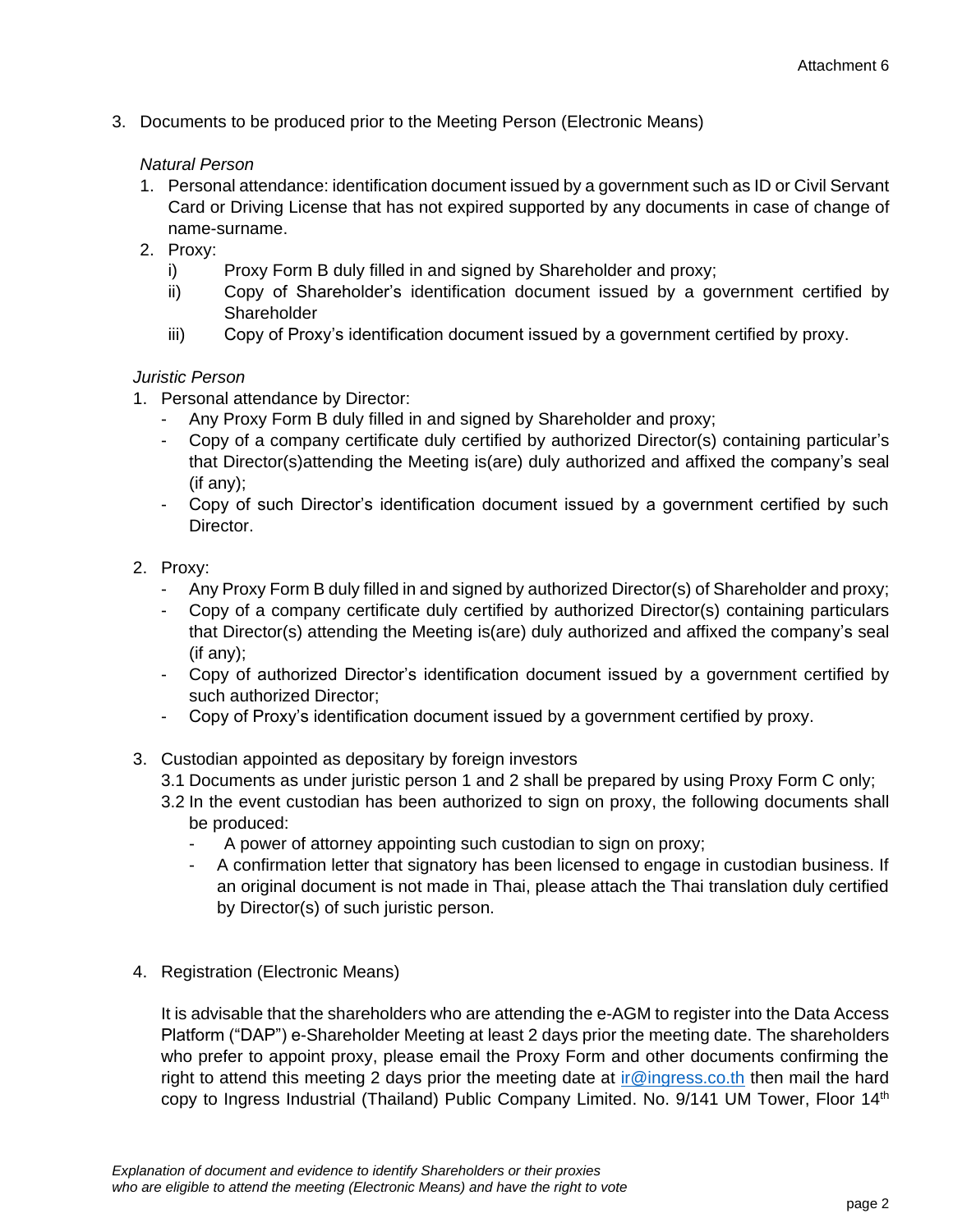Unit A1, Ramkhamhaeng Road, Suanluang, Bangkok, 10250 Thailand. The shareholders and the proxies please login to DAP to attend the meeting from 12.00 hrs, Thursday 26, May 2022.

- 5. Casting Votes Criteria General agenda
	- i) A vote in each agenda shall be counted by voting as indicated in the Shareholder registration or Shareholders voting in the meeting (Electronic Means) on the condition that each share constitutes one vote. Shareholders shall only vote for : approve, disapprove or abstain while splitting of votes is not allowed, except in the case of custodian.
	- ii) Proxy:
		- For specific voting appointment, Proxy shall cast a vote only as specified in the Proxy; noncompliance of direction shall not constitute a valid vote by Shareholders. Vote of the Proxy in any Agenda which is not in accordance with the Form of Proxy shall be invalid and shall not be the vote of the Shareholder. In the event of a meeting (Electronic Means), the Company will facilitate the proxy by voting according to the Shareholders' vote as specified in the proxy form.
		- For general appointment, in the event no instruction has been specified, or instruction is not clear on the Proxy on each agenda, or the meeting (Electronic Means) considers or votes on any issue (other than those specified on the Proxy) or there would be any amendment or addition in facts, then proxy shall have discretion to consider and vote as appropriate.
- 6. Director agenda

According to Article 17 of the Company's Articles of Association, the meeting of Shareholders shall elect Directors in accordance with the rules and procedures as follows:

- i) Every Shareholder shall have one vote for each share of which he/she is the holder;
- ii) Each Shareholder may exercise all the votes he/she has under 1. above to elect one or several Director(s). In the event of electing several Directors, he/she shall not be entitled to allot his votes to elect each Director.
- iii) The persons receiving the highest votes in their respective order of the votes shall be elected as Directors at the number equal to the number of Directors required at that time. In the event of an equality of votes among the persons elected in order of respective high numbers of votes, which number exceeds the required number of Directors of the Company at that time, the Chairman of the Meeting shall be entitled to a second or casting vote.

According to the AGM guidelines for according to the AGM guidelines for good governance, on the Item 6 To consider and approve the appointment of Directors to replace those who will retire by rotation in 2022, the Company will count the voting from the Shareholders (whether it specifies approve, disapprove or abstain) to calculate the votes in order to conclude the resolution.